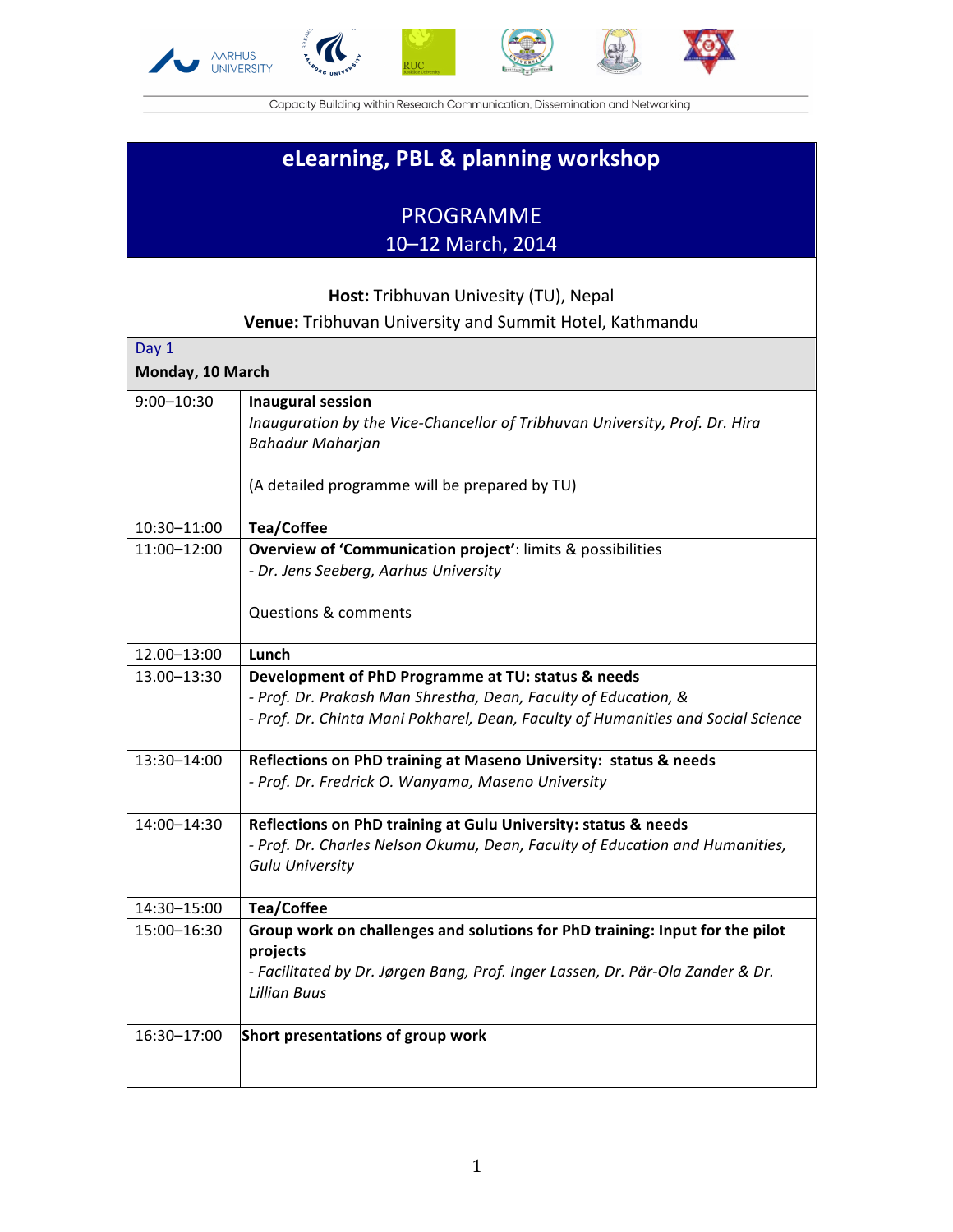| Day 2                      |                                                                                                                                                                                                    |
|----------------------------|----------------------------------------------------------------------------------------------------------------------------------------------------------------------------------------------------|
| Tuesday, 11 March          |                                                                                                                                                                                                    |
| Morning<br>session         | Four approaches to eLearning<br>Each presentation is max. 30 minutes, followed by one hour of discussion jointly<br>for all presentations                                                          |
| $9.00 - 9.30$              | eLearning at MSU: Virtualising learning through the eCampus                                                                                                                                        |
|                            | - Dr. Betty Obura Ogange, Director of eCampus, Maseno University                                                                                                                                   |
| $9.30 - 10.00$             | Experience and models for eLearning projects in developing countries<br>- Dr. Lillian Buus, Aalborg University                                                                                     |
| 10.00-10.30                | Communities of faculty, lead users and training of eLearning and pedagogy<br>- Dr. Pär-Ola Zander, Aalborg University                                                                              |
| 10.30-11.00                | European examples of doctoral education supported by online learning<br>- Dr. Jørgen Bang, Aarhus University                                                                                       |
| 11.00-12.00                | Joint discussion                                                                                                                                                                                   |
| 12.00-13.00                | Lunch                                                                                                                                                                                              |
| Afternoon                  | Developing a model for PBL-based, dual-mode PhD training                                                                                                                                           |
| session                    | Session to be conducted as group work, with short introductions and followed by<br>open discussions. Facilitated by Dr. Jørgen Bang, Prof. Inger Lassen, Dr. Pär-Ola<br>Zander & Dr. Lillian Buus* |
| 13.00-17.00                |                                                                                                                                                                                                    |
| (*Facilitators             | Objective: Develop a tentative pedagogical and technical infrastructure                                                                                                                            |
| will introduce             | framework, which can be implemented at TU, GU and MSU (fully or partially,                                                                                                                         |
| session on                 | depending on situation at each university)                                                                                                                                                         |
| location)                  | Outcome: A framework, which all present partners accept and commit to.<br>Input: Values from TU visit - check and complement with GU & MSU.                                                        |
|                            | Output: (dependent on techniques, subset of the following): Scenarios, draft of                                                                                                                    |
|                            | pilot project framework. Input for activities.                                                                                                                                                     |
| Day 3                      |                                                                                                                                                                                                    |
| <b>Wednesday, 12 March</b> |                                                                                                                                                                                                    |
|                            | Getting concrete: Developing an outline of content for pilot projects<br>Facilitator: Jens Seeberg                                                                                                 |
|                            | Objective: Develop detailed draft(s) for pilot project(s) to be conducted at GU,                                                                                                                   |
|                            | TU & MSU.                                                                                                                                                                                          |
|                            | Outcome: Pilot project(s) that all present partners accept and commit to.                                                                                                                          |
|                            | Input: Day 2's framework and examples of possible PhD courses                                                                                                                                      |
|                            | Output: Course title(s), clarification of methodological, pedagogical, and                                                                                                                         |
|                            | technological approaches, and a tentative time plan.                                                                                                                                               |
| $9 - 10.30$                | An example of a 'packaged' eLearning course                                                                                                                                                        |
|                            | - Dr. Jens Seeberg                                                                                                                                                                                 |